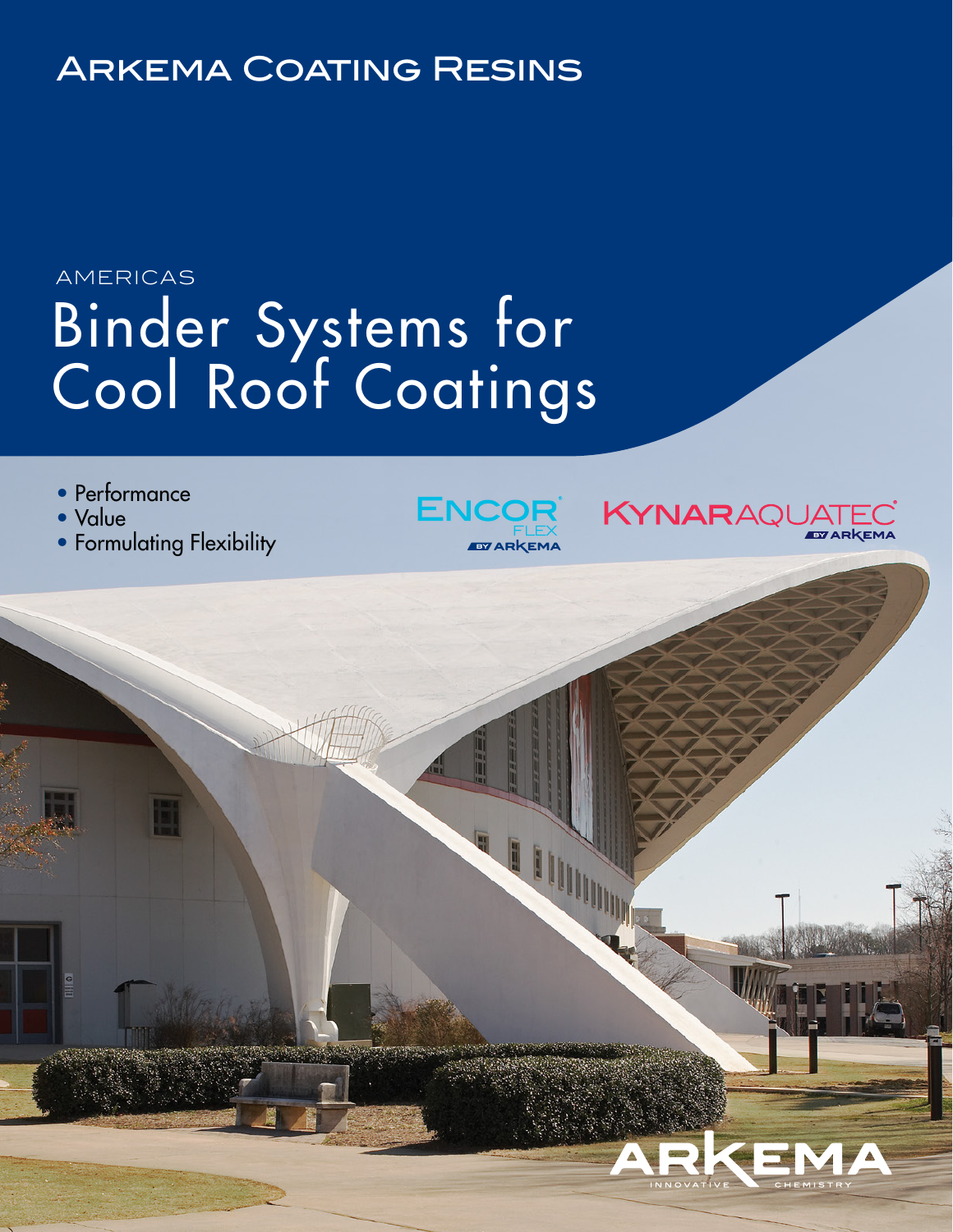#### **Formulate Cool Roof Coatings with Arkema Binder Systems**

Now it is simple to specify a binder system for cool roof coatings. From high value to high performance there is an Arkema binder system that offers performance and formulating flexibility.

**• AC III Binder System** – Kynar Aquatec® FMA-12 Latex with either ENCOR® Flex 187 acrylic latex or ENCOR® Flex 192 modified acrylic latex – this topcoat/basecoat combination includes a PVDF topcoat for outstanding performance and durability in top-of-the-line cool roof coatings.

**• AC II Binder System** – ENCOR® Flex 187 acrylic latex or ENCOR® Flex 192 modified acrylic latex – this comprehensive base and topcoat system delivers excellent performance and meets ASTM D-6083 standards.

**• AC I Binder System** – ENCOR® Flex 3186 Styrene Acrylic System – your choice for Arkema's combination of value and performance.

#### **System Components**

#### ENCOR® Flex 3186 Latex

ENCOR® Flex 3186 latex is a styrene-acrylic binder offering a good balance of properties such as weatherability, elongation, water resistance and caustic resistance and excellent dirt pickup resistance. It is intended to be used in roof systems that meet the "Cool Roof Rating Council's (CRRC)" product rating program requirements for reflectance and emittance at VOC levels less than 50 grams per liter.

#### ENCOR® Flex 187 Latex

ENCOR® Flex 187 latex is a high solids, all-acrylic binder with inherent dirt pickup resistance. This polymer meets the requirements of the "Leadership in Energy and Environmental Design (LEED®) Green Building Rating System" and the U.S. Environmental Protection Agency/Department of Energy's "Energy Star®" program. Properly formulated, ENCOR® Flex 187 latex also meets the requirements of ASTM D-6083 ("Standard Specification for Liquid Applied Acrylic Coating used in Roofing") and the "Cool Roof Rating Council's (CRRC)" product rating program for reflectance and emittance at VOC levels less than 50 grams per liter.

#### ENCOR® Flex 192 Latex

ENCOR® Flex 192 is a high solids, ambient crosslinking, modified acrylic latex for use in self-priming coatings which extend the service life of weathered TPO membranes eliminating the need for solvent based primer for reduced overall system VOC and cost. It offers ambient crosslinking functionality for increased toughness and superior dirt pick up resistance, and meets ASTM D-6083 performance standards for elastomeric coatings.

#### Kynar Aquatec® FMA-12 Latex

Kynar Aquatec® FMA-12 latex is a waterborne polymer dispersion which enables the production of highly weatherable waterborne, air-dry paints and coatings. Formulated coatings meet South Coast Air Quality Management District (SCAQMD) 50 gm/liter standards for volatile organic compounds. Kynar Aquatec® FMA-12 latex contains, on polymer solids, 50% by weight Kynar® PVDF resin, and 50% proprietary acrylic resin.

| System/Property                                     | AC I                                                      | AC II                                                                   |                                                                       |                                                                                                               | AC III                                                                                                                    |
|-----------------------------------------------------|-----------------------------------------------------------|-------------------------------------------------------------------------|-----------------------------------------------------------------------|---------------------------------------------------------------------------------------------------------------|---------------------------------------------------------------------------------------------------------------------------|
| Chemistry/Application                               | ENCOR® Flex 3186<br>Styrene Acrylic<br>Basecoat & Topcoat | ENCOR <sup>®</sup> Flex 187<br>Acrylic<br><b>Basecoat &amp; Topcoat</b> | ENCOR <sup>®</sup> Flex 192<br>Modified Acrylic<br>Basecoat & Topcoat | ENCOR <sup>®</sup> Flex 187<br>Acrylic Basecoat<br>Kynar Aquatec <sup>®</sup> FMA-12<br>Fluoropolymer Topcoat | ENCOR <sup>®</sup> Flex 192<br>Modified Acrylic<br>Basecoat<br>Kynar Aquatec <sup>®</sup> FMA-12<br>Fluoropolymer Topcoat |
| Solvent primer<br>(Recommended for TPO Restoration) |                                                           |                                                                         | Not Required                                                          |                                                                                                               | Not Required                                                                                                              |
| <b>Elastomeric Properties</b>                       | $\ddot{}$                                                 | $++$                                                                    | $^{++}$                                                               | $++$                                                                                                          | $++$                                                                                                                      |
| Dirt Pick-up Resistance<br>(long term)              | $\ddot{}$                                                 | $++$                                                                    | $++$                                                                  | $+++++$                                                                                                       | $+++++$                                                                                                                   |
| Low Temperature Flexibility                         | x                                                         |                                                                         |                                                                       |                                                                                                               |                                                                                                                           |
| ASTM D-6083 Compliance                              | $\mathsf{x}$                                              |                                                                         |                                                                       |                                                                                                               |                                                                                                                           |
| Long Term Reflectance and Durability                | $\ddot{}$                                                 | $++$                                                                    | $++$                                                                  | $+++++$                                                                                                       | $+++++$                                                                                                                   |
| Low VOC Capable (<50 g/L)                           |                                                           |                                                                         |                                                                       |                                                                                                               |                                                                                                                           |

### **System Components Offer Formulating Flexibility**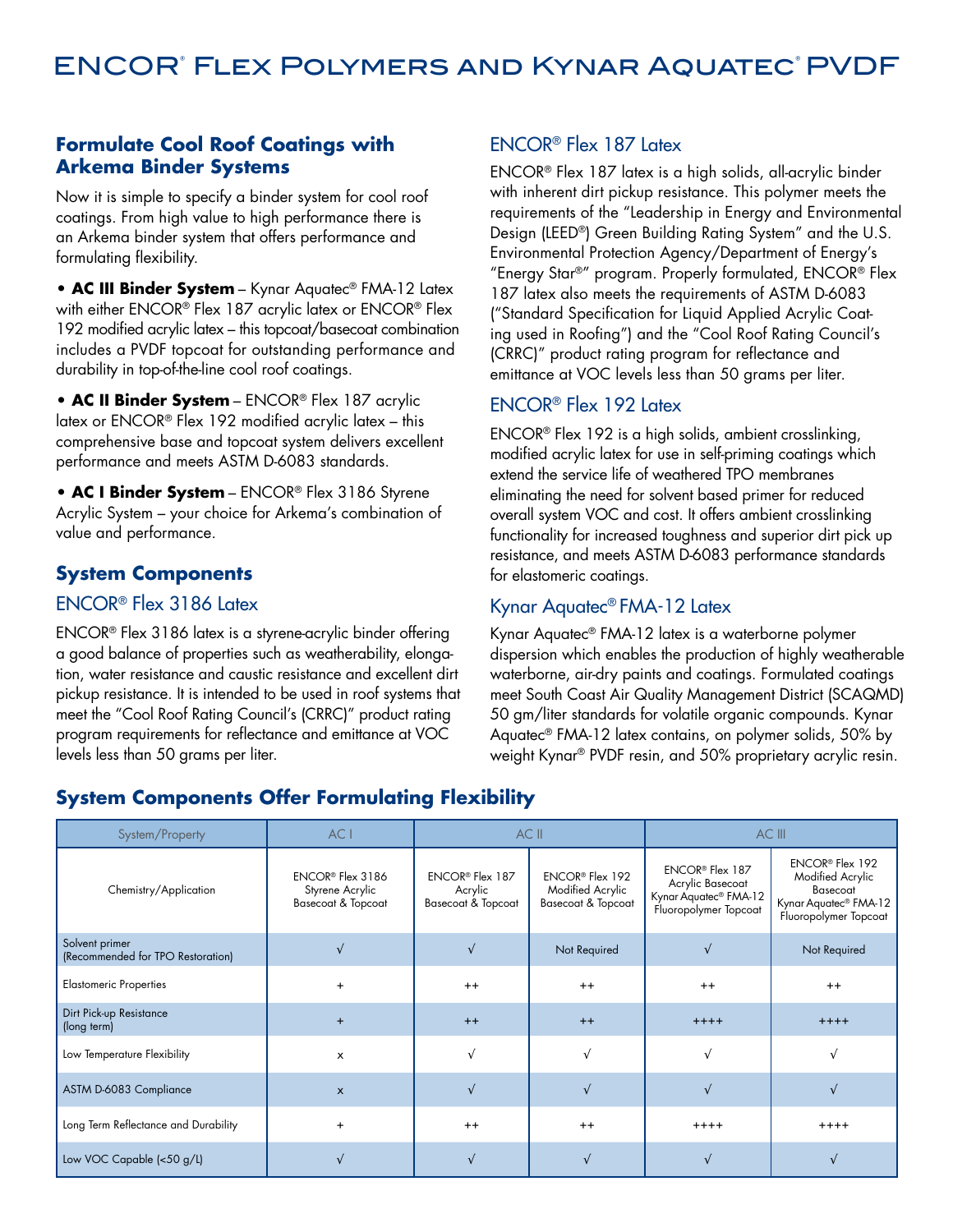### **Typical Properties†**

| Property                                      | ENCOR <sup>®</sup> Flex 3186 | <b>ENCOR® Flex 187</b> | <b>ENCOR® Flex 192</b> | Kynar Aquatec <sup>®</sup> FMA-12 |
|-----------------------------------------------|------------------------------|------------------------|------------------------|-----------------------------------|
| Polymer Type                                  | Styrene Acrylic              | Acrylic                | Modified Acrylic       | PVDF/Acrylic                      |
| Total Solids, % by weight                     | 50                           | 60                     | 60                     | 46                                |
| Weight per Gallon, lb                         | 8.8                          | 8.9                    | 8.7                    | 9.6                               |
| pH Value                                      | 8.0                          | 8.0                    | 8.0                    | 8.2                               |
| Particle Size, microns                        | 0.20                         | 0.45                   | 0.35                   | 0.20                              |
| Viscosity, 25°C, cP                           | 300                          | 150                    | 500                    | 100                               |
| Glass Transition Temperature,<br>midpoint, °C |                              | $-18$                  | $-21$                  | 12                                |

†Typical properties not to be construed as specifications, \*Brookfield, RVT, #6, 60 RPM, \*\*Brookfield 30 s-1

The high performance of coatings based on Arkema binders is due, in part, to the excellent overall elastomeric properties of ENCOR® Flex latexes. Figure 1 reports data from the formulations detailed in this publication.

| Property                         | ENCOR <sup>®</sup> Flex 3186 | ENCOR <sup>®</sup> Flex 187 ENCOR® Flex 192 |     |
|----------------------------------|------------------------------|---------------------------------------------|-----|
| Ultimate Tensile,<br>psi         | 254                          | 272                                         | 230 |
| <b>Ultimate</b><br>Elongation, % | 410                          | 253                                         | 250 |

Figure 1

#### **Dirt Pick Up Resistance**



Figure 2 shows a comparison of dirt pick up resistance, comparing the performance of a commercially-available roof coating with a coating based on the Arkema AC III binder system. Coated panels were subjected to iron oxide and coal ash dirt in the form of a slurry. The slurry was allowed to dry for one day, washed off with running water, and put in a 30 cycle wet sponge scrub. Panel B, using the ENCOR® Flex 187 basecoat with Kynar Aquatec® FMA-12 Latex topcoat, demonstrates exceptional resistance compared to the commercial coating used on Panel A.

#### **Elastomeric Properties Total Solar Reflectance Properties**

Conventional elastomeric acrylic based roof coatings drop to 0.55 Total Solar Reflectance in less than two years. With dirt pick-up resistant ENCOR® Flex latexes, two-year Total Solar Reflectance retention can be improved to over 0.70. Kynar Aquatec® based coatings have been reported by CRRC (Cool Roof Rating Council) to have initial Total Solar Reflectance and Emissivity values greater than 0.85 each. Furthermore, additional south Florida exposure studies have demonstrated that these coatings are able to retain values over 0.80 for more than seven years. These new fluoropolymer coatings will revolutionize the roof coating market by providing long-term energy savings that no conventional coating can achieve.

#### **Asphalt Bleed-Through Resistance**



Figure 3 demonstrates resistance to asphalt bleed-through. The panel is coated with a styrene acrylic basecoat and a topcoat based on Kynar Aquatec® FMA-12 Latex,which provides significant improvement in bleed-through resistance.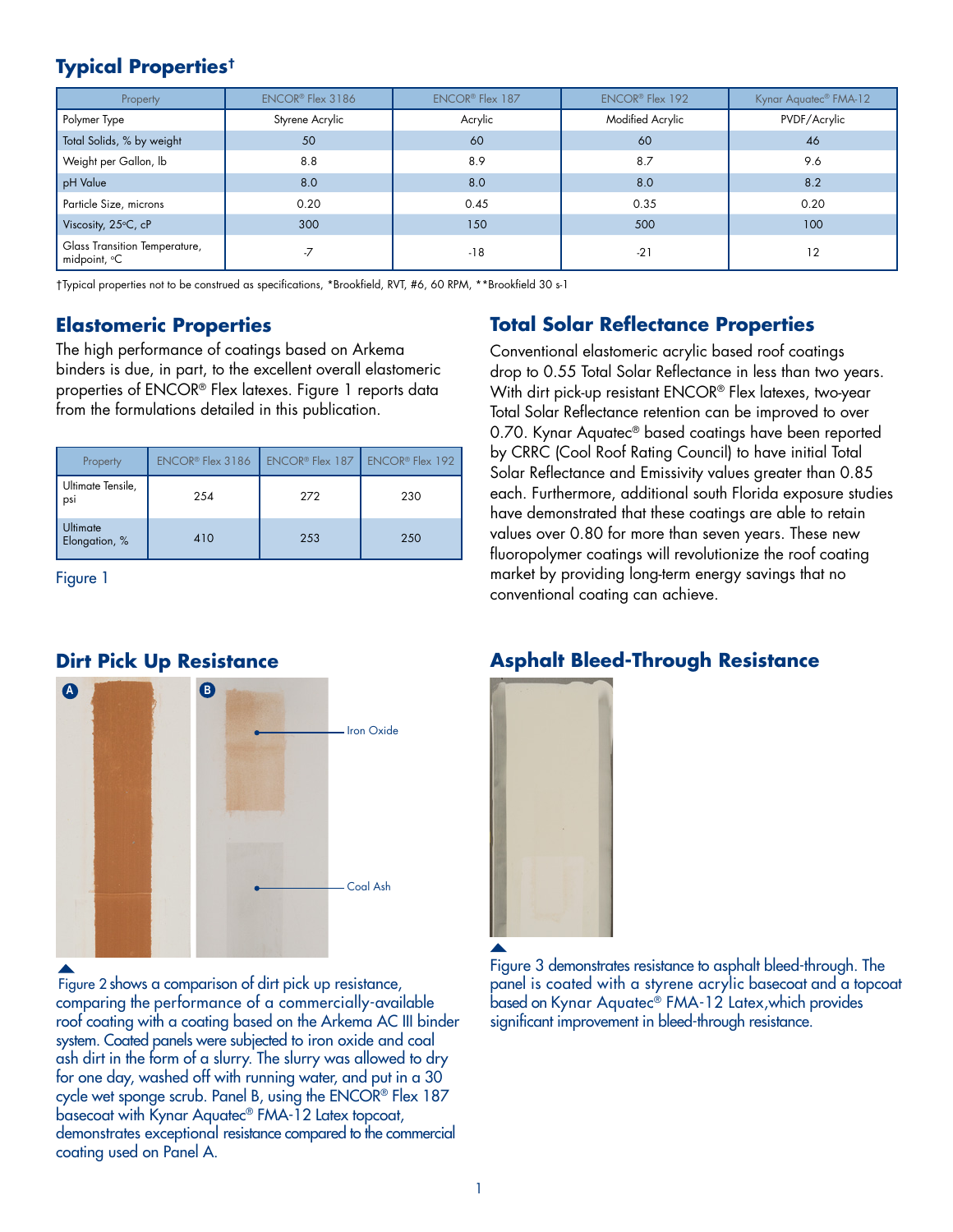# **Elastomeric System Formulations AC I — ENCOR® Flex 3186 Latex**

| <b>Grind Paste</b>           |                       | Mass (lbs) | Volume (US Gallons) |
|------------------------------|-----------------------|------------|---------------------|
| Water                        | Solvent               | 99.0       | 11.9                |
| Coadis™ 123K                 | Dispersant            | 25.5       | 2.9                 |
| Surfynol <sup>®</sup> 104E   | Surfactant            | 2.5        | 0.3                 |
| Propylene Glycol             | Solvent               | 10.0       | 1.1                 |
| Foamaster <sup>®</sup> NXZ   | Defoamer              | 1.5        | 0.2                 |
| Ti-Pure® R-960               | TiO <sub>2</sub>      | 98.0       | 2.9                 |
| Drikalite®                   | <b>Extenders</b>      | 360.0      | 16.0                |
| Eagle Zinc                   | Zinc Oxide            | 25.0       | 0.5                 |
| Acticide <sup>™</sup> BW20   | Preservative          | 1.1        | 0.1                 |
| Polyphase <sup>®</sup> 663   | Mildewcide            | 7.0        | 0.3                 |
| Letdown                      |                       | Mass (lbs) | Volume (US Gallons) |
| ENCOR <sup>®</sup> Flex 3186 | Binder - Latex        | 550.0      | 61.8                |
| Texanol®                     | Solvent               | 4.1        | 0.5                 |
| Foamaster <sup>®</sup> NXZ   | Defoamer              | 4.1        | 0.5                 |
| Ammonium Hydroxide [28%aq]   | Base                  | 1.6        | 0.2                 |
| Viscoatex®730                | <b>HASE Thickener</b> | <u>6.0</u> | <u>0.7</u>          |
|                              |                       | 1196.5     | 100.0               |

| <b>ASTM D-2370 Tensile &amp; Elongation</b>                                |            |
|----------------------------------------------------------------------------|------------|
| Elongation (%, 23 $^{\circ}$ C)<br>Tensile Strength (psi, 23°C)            | 410<br>254 |
| After 1000 hrs WOM<br>Elongation (%, 23°C)<br>Tensile Strength (psi, 23°C) | 147<br>599 |
| <b>ASTM D-1653 Water Resistance</b>                                        |            |
| Permeance<br>(Perms, grain/ft2*H*in.Hg)                                    | 15         |
| ASTM D-471 Water Swelling (%)                                              |            |
| Water Uptake (%)                                                           | 6          |
| ASTM D-624 Tear Resistance                                                 |            |
| Tear Strength (lbf/in.)                                                    | 128        |
| ASTM D-522 Low Temp Flex                                                   |            |
| $(1/2$ in mandrel @ -26°C)<br>Low Temp Flex                                | Fail       |
| <b>Stability</b>                                                           |            |
| ∆KU 2 week heat age @ 120°F                                                | 6          |

| <b>Paint Properties</b> |         |
|-------------------------|---------|
| Weight Solids:          | 64.8%   |
| Volume Solids:          | 49.7%   |
| PVC:                    | 40.3%   |
| Viscosity (KU):         | 110-130 |
| pH:                     | 9.2     |
| $VOC$ (#/Gal):          | 0.37    |
| $VOC$ (g/L):            | 44.8    |
| Pounds per Gallon:      | 11.92   |
| Total Pigment:          | 40.48%  |
| Non-volatile Binder:    | 23.05%  |
| Coalescent Level:       | 1.49%   |
| Dispersant Level:       | 1.16%   |

Coadis™ and Viscoatex™ are trademarks of Coatex SAS Surfynol® is a registered trademark of Air Products & Chemicals Inc. Foamaster® is a registered trademark of Cognis IP Management GmbH Ti-Pure® is a registered trademark of DuPont Drikalite® is a registered trademark of ECC America Inc. Omyacarb® is a registered trademark of Omya AG Polyphase® is a registered trademark of Troy Technology Corporation, Inc. Texanol® is a registered trademark of Eastman Chemical Company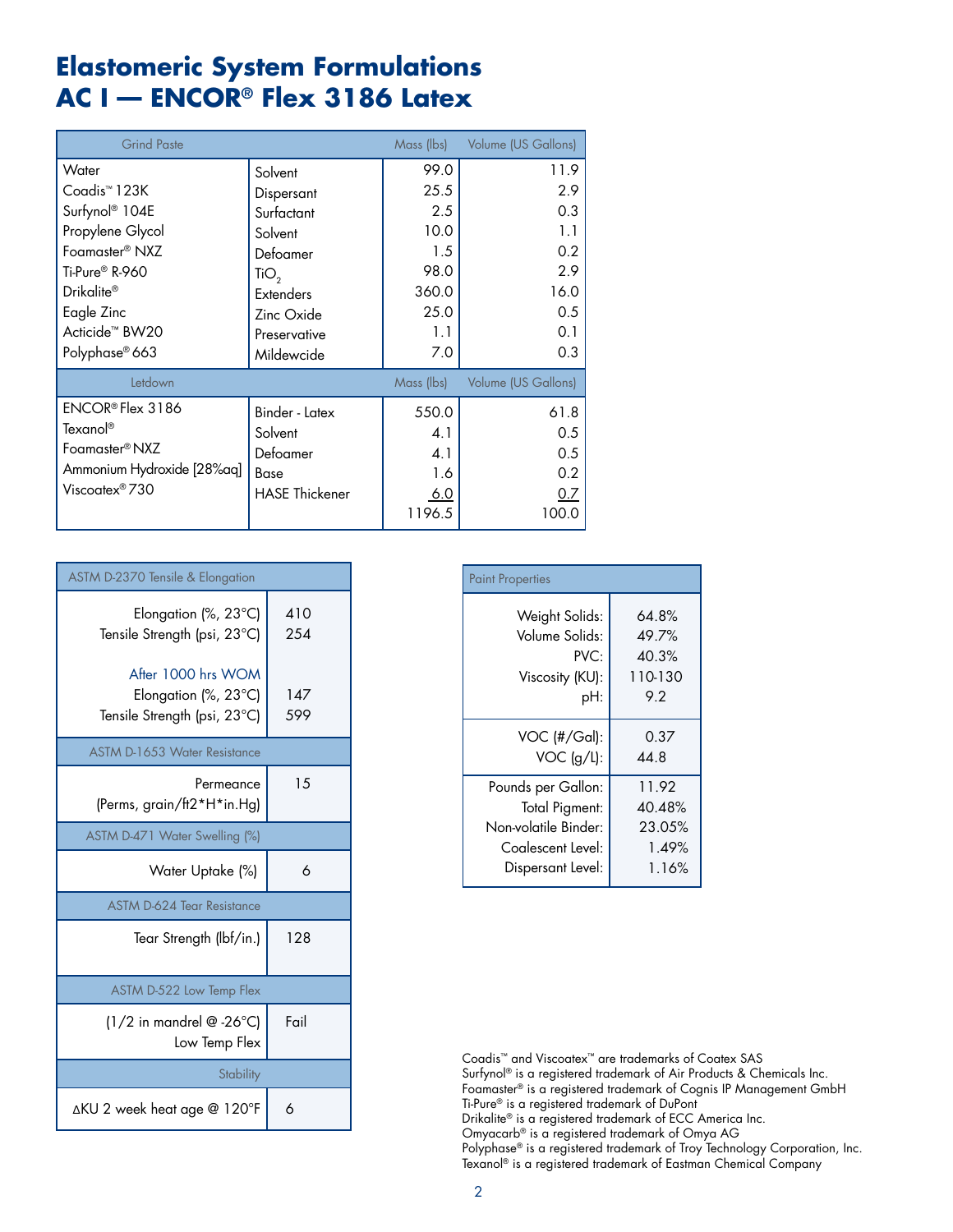# **Elastomeric System Formulations AC II — ENCOR® Flex 187 Latex**

| <b>Grind Paste</b>           |                       | Mass (lbs) | Volume (US Gallons) |
|------------------------------|-----------------------|------------|---------------------|
| Water                        | Solvent               | 142.0      | 17.1                |
| Rhodoline <sup>®</sup> 230   | Dispersant            | 8.2        | 0.8                 |
| <b>KTPP</b>                  | Dispersant            | 2.0        | 0.1                 |
| Surfynol® 104E               | Surfactant            | 2.5        | 0.3                 |
| Propylene Glycol             | Solvent               | 19.2       | 2.1                 |
| Nopco <sup>™</sup> NXZ       | Defoamer              | 1.5        | 0.2                 |
| Ti-Pure® R-960               | TiO <sub>2</sub>      | 105.2      | 3.2                 |
| Drikalite®                   | <b>Extenders</b>      | 350.0      | 15.5                |
| Eagle Zinc                   | Zinc Oxide            | 25.0       | 0.5                 |
| Acticide <sup>™</sup> BW20   | Preservative          | 1.1        | 0.1                 |
| Polyphase <sup>®</sup> 663   | Mildewcide            | 7.0        | 0.3                 |
| Letdown                      |                       | Mass (lbs) | Volume (US Gallons) |
| ENCOR® Flex 187              | Binder - Latex        | 502.7      | 57.8                |
| Texanol®                     | Solvent               | 4.1        | 0.5                 |
| Nopco <sup>™</sup> NXZ       | Defoamer              | 4.1        | 0.5                 |
| Ammonium Hydroxide [28%aq]   | Base                  | 1.6        | 0.2                 |
| Polyphobe <sup>®</sup> 106HE | <b>HASE Thickener</b> | <u>7.0</u> | 0.8                 |
|                              |                       | 1183.2     | 100.0               |

| <b>ASTM D-2370 Tensile &amp; Elongation</b>                                  |              |
|------------------------------------------------------------------------------|--------------|
| Elongation (%, 23°C)<br>Tensile Strength (psi, 23°C)                         | 253<br>272   |
| After 1000 hrs WOM<br>Elongation (%, 23°C)<br>Tensile Strength (psi, 23°C)   | 162<br>472   |
| ASTM D-1653 Water Resistance                                                 |              |
| Permeance<br>(Perms, grain/ft2*H*in.Hg)                                      | 24.1         |
| ASTM D-471 Water Swelling (%)                                                |              |
| Water Uptake (%)                                                             | 12           |
| <b>ASTM D-624 Tear Resistance</b>                                            |              |
| Tear Strength (lbf/in.)                                                      | 104          |
| ASTM D-522 Low Temp Flex                                                     |              |
| $(1/2$ in mandrel @ -26 $^{\circ}$ C)<br>Low Temp Flex<br>After 1000 hrs WOM | Pass<br>Pass |
| <b>Stability</b>                                                             |              |
| ∆KU 2 week heat age @ 120°F                                                  | 11           |

| <b>Paint Properties</b> |         |
|-------------------------|---------|
| Weight Solids:          | 65.4%   |
| Volume Solids:          | 50.6%   |
| PVC:                    | 39.0%   |
| Viscosity (KU):         | 120-140 |
| pH:                     | 8.7     |
| $VOC$ $(\#/Gal)$ :      | 0.49    |
| $VOC$ (g/L):            | 58.9    |
| Pounds per Gallon:      | 11.79   |
| Total Pigment:          | 40.73%  |
| Non-volatile Binder:    | 23.45%  |
| Coalescent Level:       | 1.48%   |
| Dispersant Level:       | 1.14%   |

Rhodoline® is a registered trademark of Rhodia Chimie Surfynol® is a registered trademark of Air Products & Chemicals Inc. Nopco™ is a trademark of Nopco Paper Technology Ti-Pure® is a registered trademark of DuPont Drikilite® is a registered trademark of ECC America Inc. Polyphase® is a registered trademark of Troy Technology Corporation, Inc. Texanol® is a registered trademark of Eastman Chemical Company Polyphobe® is a registered trademark of Coatex SAS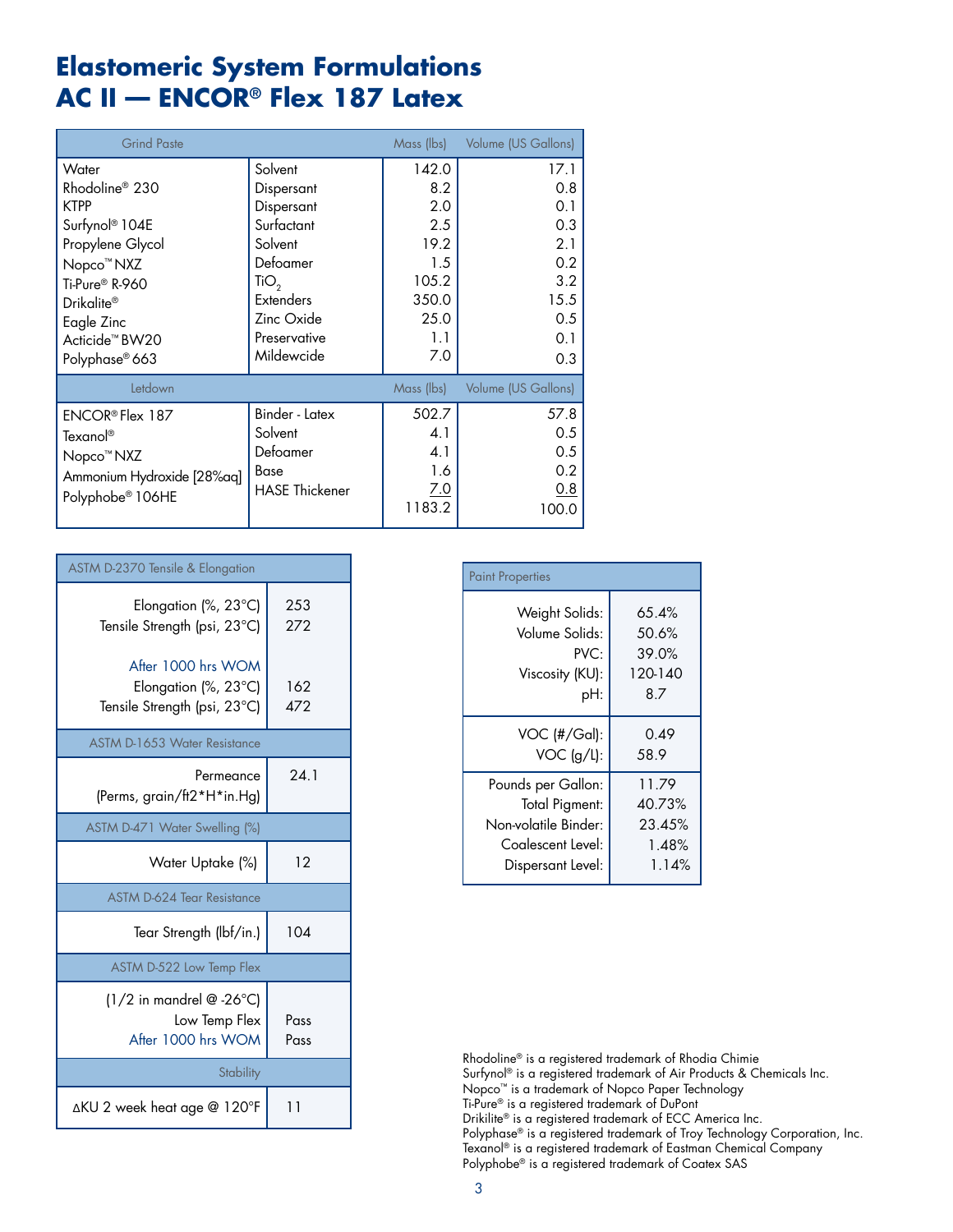# **Elastomeric System Formulations AC II — ENCOR® Flex 192 Latex**

| <b>Grind Paste</b>           |                      | Mass (lbs) | Volume (US Gallons) |
|------------------------------|----------------------|------------|---------------------|
| Water                        | Solvent              | 134.4      | 16.2                |
| Propylene Glycol             | Solvent              | 10.0       | 1.2                 |
| Ecodis <sup>™</sup> P 30     | Dispersant           | 4.3        | 0.4                 |
| Natrosol <sup>®</sup> 250MBR | <b>HEC Thickener</b> | 1.5        | 0.2                 |
| Ammonium Hydroxide [28%aq]   | Base                 | 1.5        | 0.2                 |
| Foamstar <sup>®</sup> A10    | Defoamer             | 2.0        | 0.3                 |
| Ti-Pure® R-960               | TiO <sub>2</sub>     | 75.0       | 2.3                 |
| Omyacarb® 10                 | CaCO3                | 380.0      | 16.8                |
| Acticide <sup>™</sup> BW20   | Preservative         | 1.1        | 0.1                 |
| Polyphase <sup>®</sup> 663   | <b>Biocide</b>       | 15.0       | 1.5                 |
| Letdown                      |                      | Mass (lbs) | Volume (US Gallons) |
| ENCOR <sup>®</sup> Flex 192  | Latex                | 490.1      | 54.5                |
| Foamstar® A10                | Defoamer             | 2.0        | 0.3                 |
| Texanol <sup>®</sup>         | Solvent              | 6.0        | 0.8                 |
| Ammonium Hydroxide [28%aq]   | <b>Base</b>          | 1.5        | 0.2                 |
| Water                        | Solvent              | 40.0       | 4.8                 |
| Natrosol <sup>®</sup> 250MBR | <b>HEC Thickener</b> | 2.5        | 0.3                 |
|                              |                      | 1166.9     | 100.1               |

| <b>ASTM D-2370 Tensile and Elongation)</b>                                 |                           |
|----------------------------------------------------------------------------|---------------------------|
| Elongation (%, 23°C)<br>Tensile Strength (psi, 23°C)                       | 250<br>229                |
| After 1000 hrs WOM<br>Elongation (%, 23°C)<br>Tensile Strength (psi, 23°C) | 180<br>425                |
| ASTM D-1653 Water Resistance                                               |                           |
| Permeance (Perms, grain/ft2*H*in.Hg)                                       | 15.8                      |
| ASTM D-471 Water Swelling (%)                                              |                           |
| Water Uptake (%)                                                           | 7                         |
| ASTM C-794 Adhesion and Peel                                               |                           |
| Wet Peel Strength (PLI)<br>galv.<br>steel<br>Aluminum<br>aged TPO          | 12.5<br>6.3<br>3.5<br>5.4 |
| <b>ASTM D-624 Tear Resistance</b>                                          |                           |
| Tear Strength (lbf/in.)                                                    | 84                        |
| ASTM D-522 Low Temp Flex                                                   |                           |
| $(1/2$ in mandrel @ -26°C)<br>Low Temp Flex<br>After 1000 hrs WOM          | Pass<br>Pass              |
| <b>Stability</b>                                                           |                           |
| ∆KU 2 week heat age @ 120°F                                                | 8                         |

| <b>Paint Properties</b> |         |
|-------------------------|---------|
| Weight Solids:          | 65.5%   |
| Volume Solids:          | 50.1%   |
| PVC:                    | 38.2%   |
| Viscosity (KU):         | 120-140 |
| pH:                     | 8.8     |
| VOC (#/Gal):            | 0.31    |
| $VOC$ (g/L):            | 36.9    |
| Pounds per Gallon:      | 11.70   |
| Total Pigment:          | 38.96%  |
| Non-volatile Binder:    | 25.18%  |
| Coalescent Level:       | 2.04%   |
| Dispersant Level:       | 0.38%   |

Ecodis™ is a trademark of Coatex SAS Surfynol® is a registered trademark of Air Products & Chemicals Inc. Natrosol® is a registered trademark of Aqualon Company Foamstar® is a registered trademark of Cognis IP Management GmbH Ti-Pure® is a registered trademark of DuPont Omyacarb® is a registered trademark of Omya AG Polyphase® is a registered trademark of Troy Technology Corporation, Inc. Texanol® is a registered trademark of Eastman Chemical Company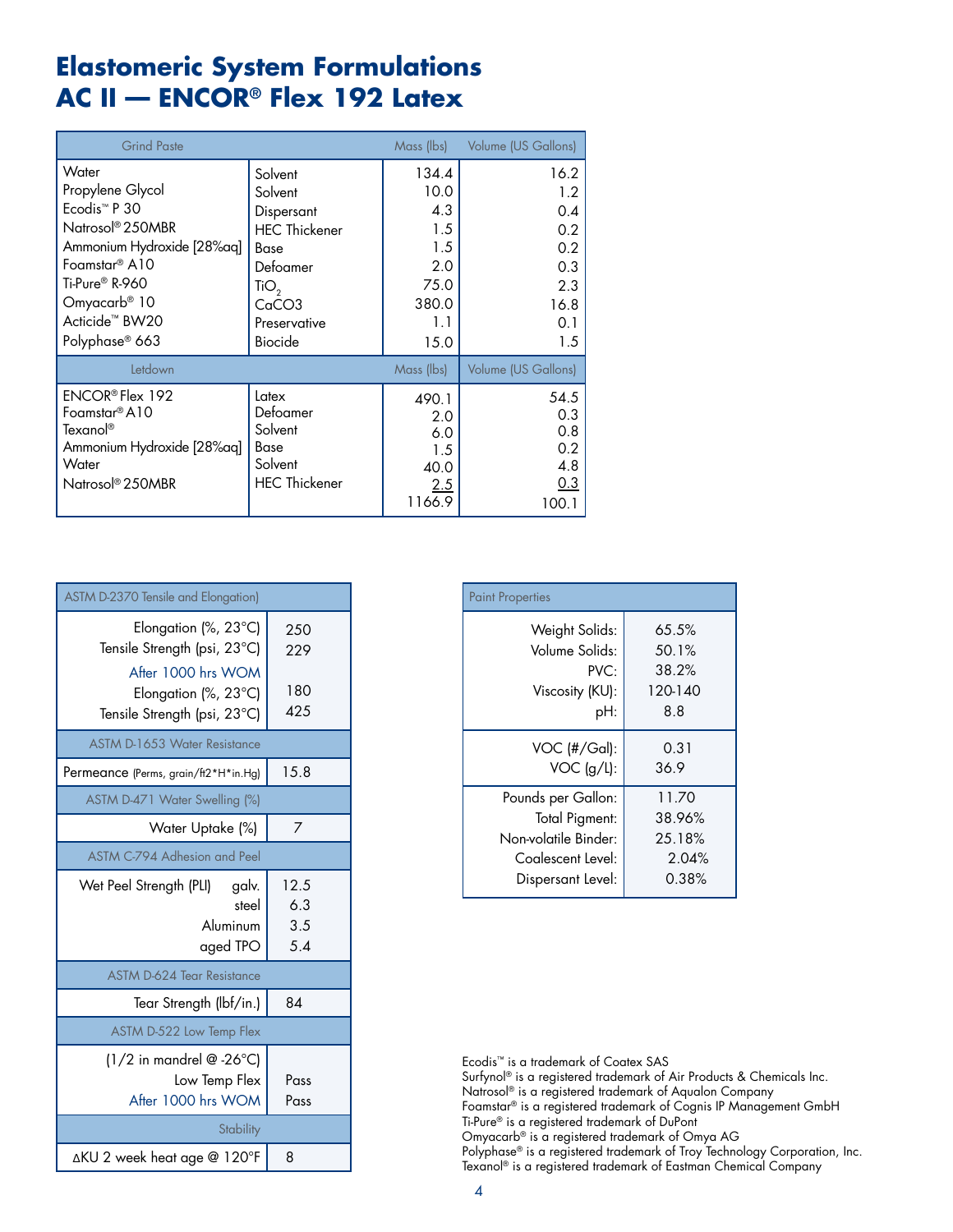# **Elastomeric System Formulations AC III — Kynar Aquatec® FMA-12 Latex**

| <b>Grind Paste</b>                                                                                                                                                              |                                                                                                                           | Mass (lbs)                                                          | Volume (US Gallons)                                          |
|---------------------------------------------------------------------------------------------------------------------------------------------------------------------------------|---------------------------------------------------------------------------------------------------------------------------|---------------------------------------------------------------------|--------------------------------------------------------------|
| Water<br>Natrosol® 250MBR<br>Ammonium Hydroxide [28%aq]<br>Disperbyk <sup>®</sup> 190<br>Byk® 022<br>Strodex® PKOVOC<br><b>TKPP</b><br>Ti-Pure® R-960<br>Minex <sup>®</sup> $7$ | Solvent<br><b>HEC Thickener</b><br>Base<br>Dispersant<br>Defoamer<br>Surfactant<br>Dispersant<br>TiO,<br><b>Extenders</b> | 233.4<br>3.6<br>1.0<br>15.3<br>1.2<br>10.2<br>0.8<br>150.4<br>150.4 | 28.0<br>0.4<br>0.1<br>1.7<br>0.1<br>1.3<br>0.1<br>4.5<br>6.9 |
| Letdown                                                                                                                                                                         |                                                                                                                           | Mass (lbs)                                                          | Volume (US Gallons)                                          |
| Kynar Aquatec <sup>®</sup> FMA-12<br>Byk® 022<br>Glycol Ether DPnB<br>Optifilm <sup>®</sup> 400<br>Coapur <sup>®</sup> XS-71<br>Coapur® XS-52<br>Polyphase 663                  | Latex<br>Defoamer<br>Solvent<br>Solvent<br>Rheology Modifier<br>Rheology Modifier<br>Solvent                              | 447.1<br>0.8<br>15.0<br>31.8<br>3.3<br>1.7<br>28.8<br>1094.6        | 46.8<br>0.1<br>2.0<br>3.9<br>0.4<br>0.2<br>3.5<br>100.0      |

| ASTM D-2370 Tensile & Elongation                                  |              |  |  |
|-------------------------------------------------------------------|--------------|--|--|
| Elongation (%, 23°C)<br>Tensile Strength (psi, 23°C)              | 256<br>226   |  |  |
| <b>ASTM D-1653 Water Resistance</b>                               |              |  |  |
| Permeance<br>(Perms, grain/ft2*H*in.Hg)                           | 24.1         |  |  |
| ASTM D-471 Water Swelling (%)                                     |              |  |  |
| Water Uptake (%)                                                  | 12           |  |  |
| <b>ASTM D-624 Tear Resistance</b>                                 |              |  |  |
| Tear Strength (lbf/in.)                                           | 90.5         |  |  |
| ASTM D-522 Low Temp Flex                                          |              |  |  |
| $(1/2$ in mandrel @ -26°C)<br>Low Temp Flex<br>After 1000 hrs WOM | Pass<br>Pass |  |  |
| Stability                                                         |              |  |  |
| ∆KU 2 week heat age @ 120°F                                       | -1           |  |  |

| <b>Paint Properties</b> |        |  |  |
|-------------------------|--------|--|--|
| Weight Solids:          | 48.5%  |  |  |
| Volume Solids:          | 29.3%  |  |  |
| PVC:                    | 39.1%  |  |  |
| VOC (#/Gal):            | 0.40   |  |  |
| $VOC$ (g/L):            | 48.2   |  |  |
| Pounds per Gallon:      | 10.94  |  |  |
| Total Pigment:          | 27.48% |  |  |
| Non-volatile Binder:    | 18.79% |  |  |
| Coglescent Level:       | 22.74% |  |  |
| Dispersant Level:       | 2.30%  |  |  |

Disperbyk® and Byk® are registered trademarks of Byk-Chemie GmbH Strodex<sup>®</sup> is a registered trademark of Hercules Incorporated Ti-Pure® is a registered trademark of DuPont Minex® is a registered trademark of Unimin Corporation Natrosol® is a registered trademark of Aqualon Company Duramite® is a registered trademark of EEC America inc. Optifilm® is a registered trademark of Eastman Chemical Company Coapur™ is a trademark of Coatex SAS

System Performance ENCOR® Flex 187 basecoat and FMA12 topcoat